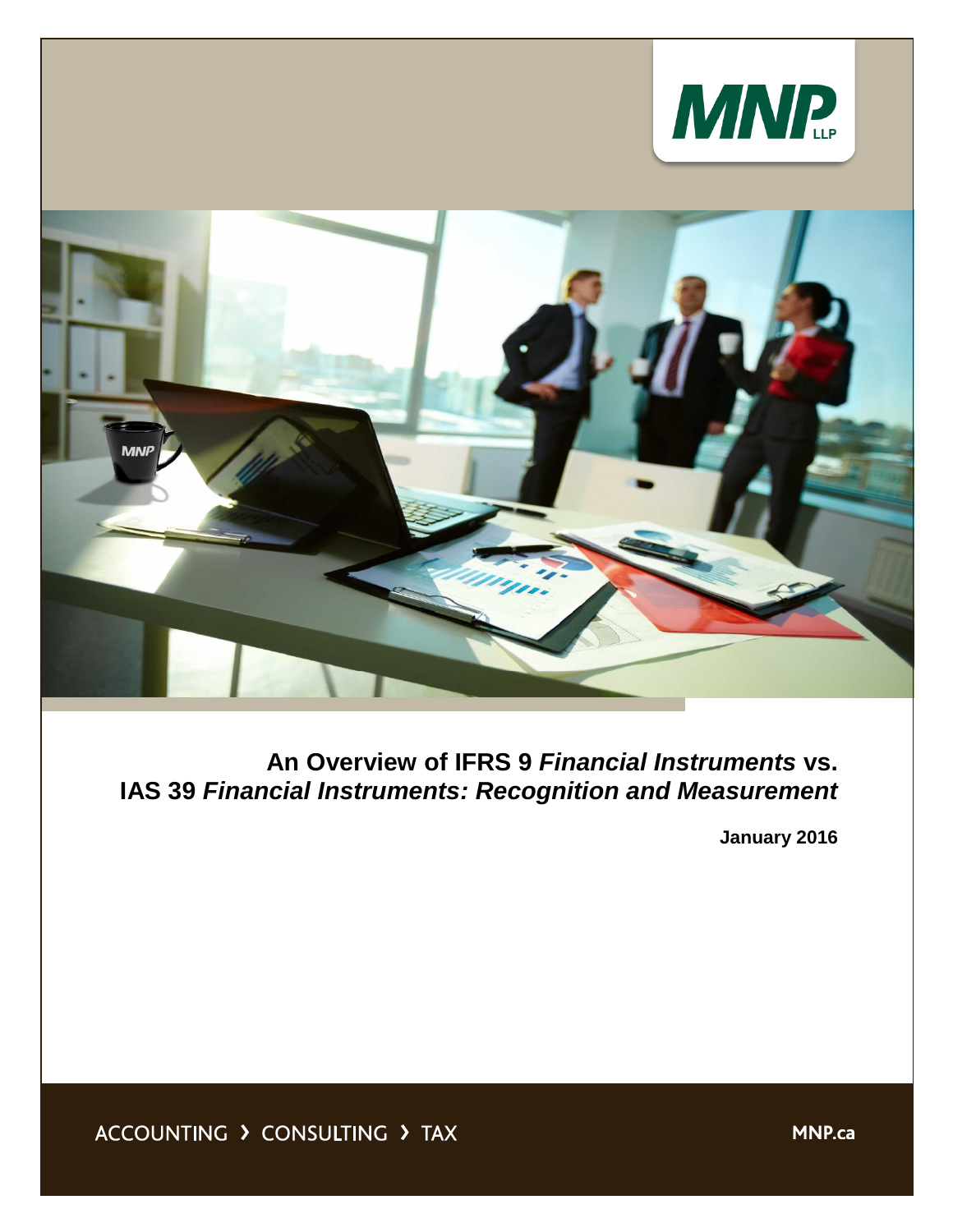

This communication contains a general overview of this topic and is current as of January 28, 2016. The application of the principles addressed will depend upon the particular facts and circumstances of each individual case. Accordingly, this publication is not a substitute for professional advice and we recommend that any decisions you take about the application or not of any of the information presented be made in consultation with a qualified professional who can address any variance that may be required to reflect your circumstances. Please contact your local MNP representative for customized assistance with the application of this material. MNP LLP accepts no responsibility or liability for any loss related to any person's use or reliance upon this material. @ MNP LLP 2016. All rights reserved.

 $\overline{1}$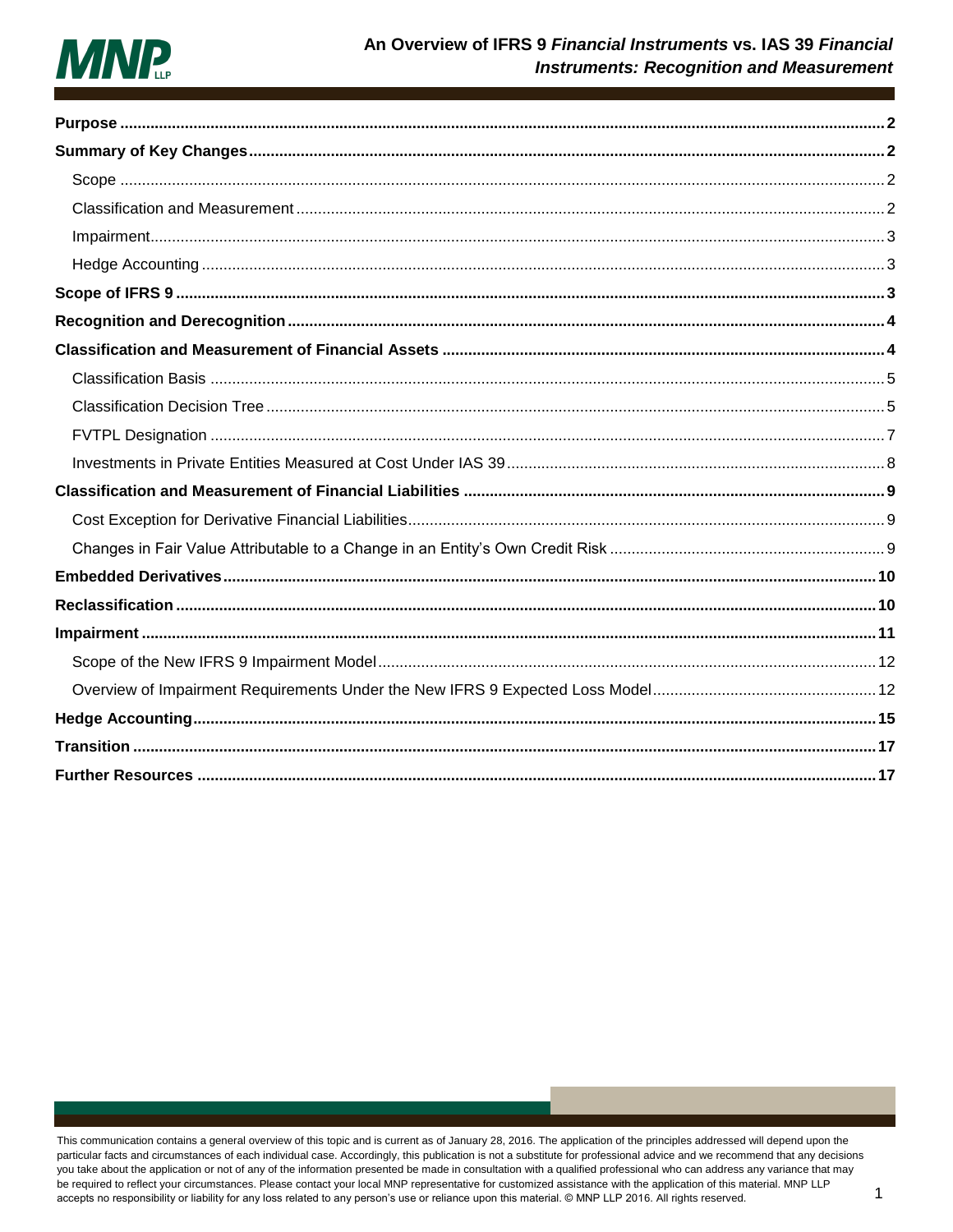

### <span id="page-2-0"></span>**Purpose**

The International Accounting Standards Board (IASB) published the final version of IFRS 9 *Financial Instruments* in July 2014. IFRS 9 replaces IAS 39 *Financial Instruments: Recognition and Measurement*, and is effective for annual periods beginning on or after January 1, 2018. Earlier application is permitted.

The new standard aims to simplify the accounting for financial instruments and address perceived deficiencies which were highlighted by the recent financial crisis.

The purpose of this guide is to highlight the significant differences between IFRS 9 and IAS 39 that may be important to MNP LLP's practitioners and clients, specifically Credit Unions. Key definitions, references and extracts from the standards have been provided in the guide where relevant. Refer to the IFRS 9 glossary for a complete list of definitions used in this guide.

## <span id="page-2-1"></span>**Summary of Key Changes**

The key changes between IFRS 9 and IAS 39 are summarized below. Please refer to the sections below for further detail.

### <span id="page-2-2"></span>*Scope*

- Financial instruments that are in the scope of IAS 39 are also in the scope of IFRS 9. However, in accordance with IFRS 9, an entity can designate certain instruments subject to the own-use exception at fair value through profit or loss (FVTPL); hence, IFRS 9 will apply to these instruments.
- The IFRS 9 impairment requirements apply to all loan commitments and contract assets in the scope of IFRS 15 *Revenue from Contracts with Customers*.

### <span id="page-2-3"></span>*Classification and Measurement*

- The classification categories for financial assets under IAS 39 of held to maturity, loans and receivables, FVTPL, and available-for-sale determine their measurement. These are replaced in IFRS 9 with categories that reflect the measurement, namely amortized cost, fair value through other comprehensive income (FVOCI) and FVTPL.
- IFRS 9 bases the classification of financial assets on the contractual cash flow characteristics and the entity's business model for managing the financial asset, whereas IAS 39 bases the classification on specific definitions for each category. Overall, the IFRS 9 financial asset classification requirements are considered more principle based than under IAS 39.
- Under IFRS 9, embedded derivatives are not separated (or bifurcated) if the host contract is an asset within the scope of the standard. Rather, the entire hybrid contract is assessed for classification and measurement. This removes the complex IAS 39 bifurcation assessment for financial asset host contracts.
- Under IAS 39, derivative financial assets/liabilities that are linked to, and settled by, delivery of unquoted equity instruments, and whose fair value cannot be reliably determined are required to be measured at cost. IFRS 9 removes this cost exception for derivative financial assets/liabilities; therefore, all derivative liabilities will be measured at FVTPL.
- IAS 39 allows certain equity investments in private companies for which the fair value is not reliably determinable to be measured at cost, while under IFRS 9 all equity investments are measured at fair value.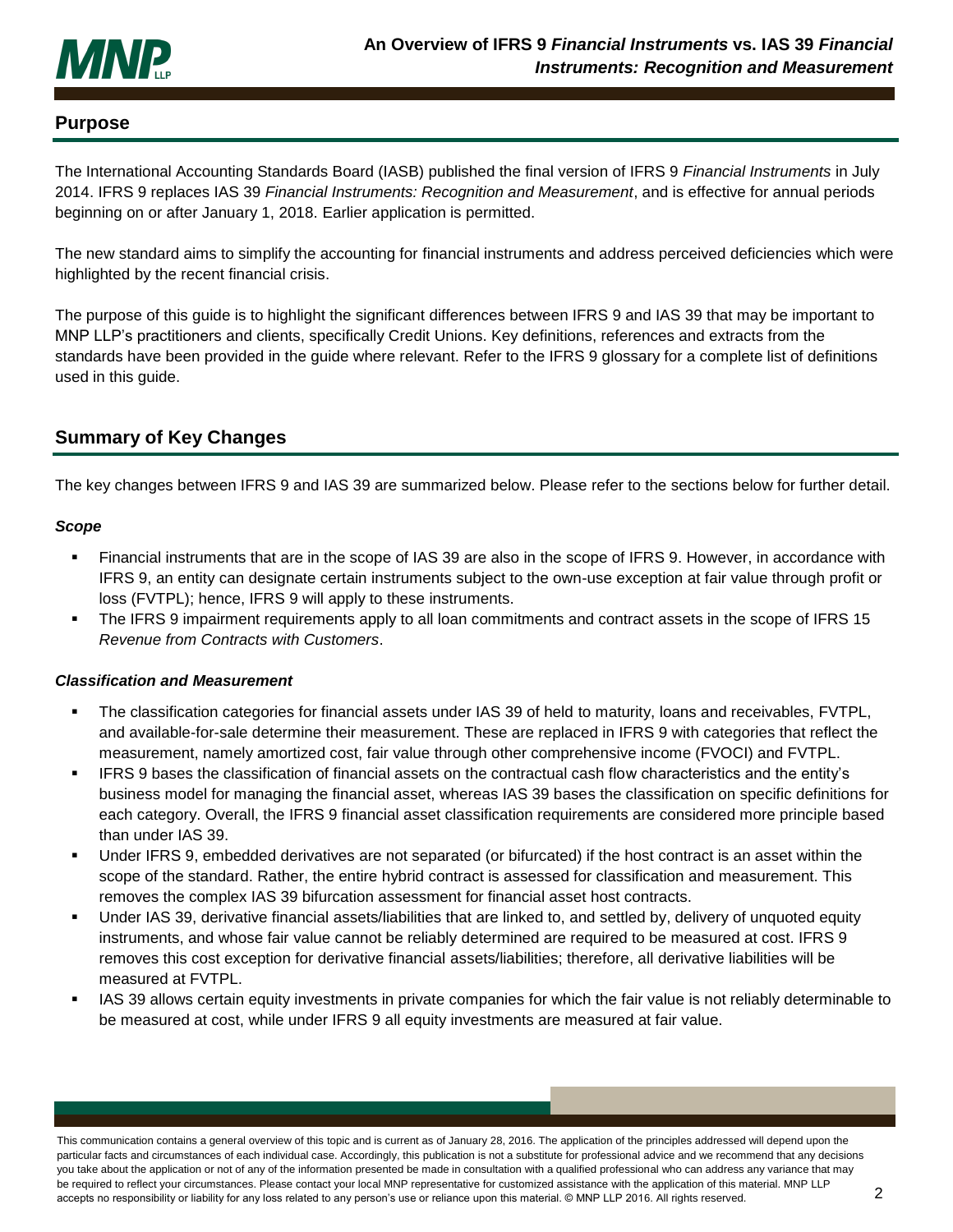

- For certain financial liabilities designated at FVTPL under IFRS 9, changes in the fair value that relate to an entity's own credit risk are recognized in other comprehensive income (OCI) while the remaining change in fair value is recognized in profit or loss. Exceptions to this recognition principle include when this treatment creates, or enlarges, an accounting mismatch and also does not apply to loan commitments or financial guarantee contracts designated as FVTPL. In such instances, IFRS 9 requires the recognition of all changes in fair value in profit or loss.
- Reclassification of financial assets under IFRS 9 is required only when an entity changes its business model for managing financial assets and is prohibited for financial liabilities; hence, reclassifications are expected to be very rare.

#### <span id="page-3-0"></span>*Impairment*

- IFRS 9 applies a single impairment model to all financial instruments subject to impairment testing while IAS 39 has different models for different financial instruments. Impairment losses are recognized on initial recognition, and at each subsequent reporting period, even if the loss has not yet been incurred.
- In addition to past events and current conditions, reasonable and supportable forecasts affecting collectability are also considered when determining the amount of impairment in accordance with IFRS 9.

#### <span id="page-3-1"></span>*Hedge Accounting*

 Hedge accounting has been significantly reformed under IFRS 9 to better reflect risk management and treasury operations.

## <span id="page-3-2"></span>**Scope of IFRS 9**

IFRS 9 carries forward the scope of IAS 39 with the following additions:

1) Contracts subject to the own-use exception which are irrevocably designated as measured at FVTPL.

IAS 39.5 excludes from its scope contracts to buy or sell a non-financial item that can be settled net in cash or another financial instrument, or by exchanging financial instruments, as if the contracts were financial instruments, if they were entered into and continue to be held for the purpose of the receipt or delivery of a non-financial item in accordance with the entity's expected purchase, sale or usage requirements. This is referred to as "the own-use exception". IFRS 9 retains this own-use exception but allows an entity to irrevocably designate instruments subject to the own-use exception as measured at FVTPL. This designation is available only at inception of the contract and only if it eliminates, or significantly reduces, a recognition inconsistency (sometimes referred to as an "accounting mismatch") that would otherwise arise from not recognizing that contract because it is excluded from the scope of IFRS 9. (IFRS *9.2.5)*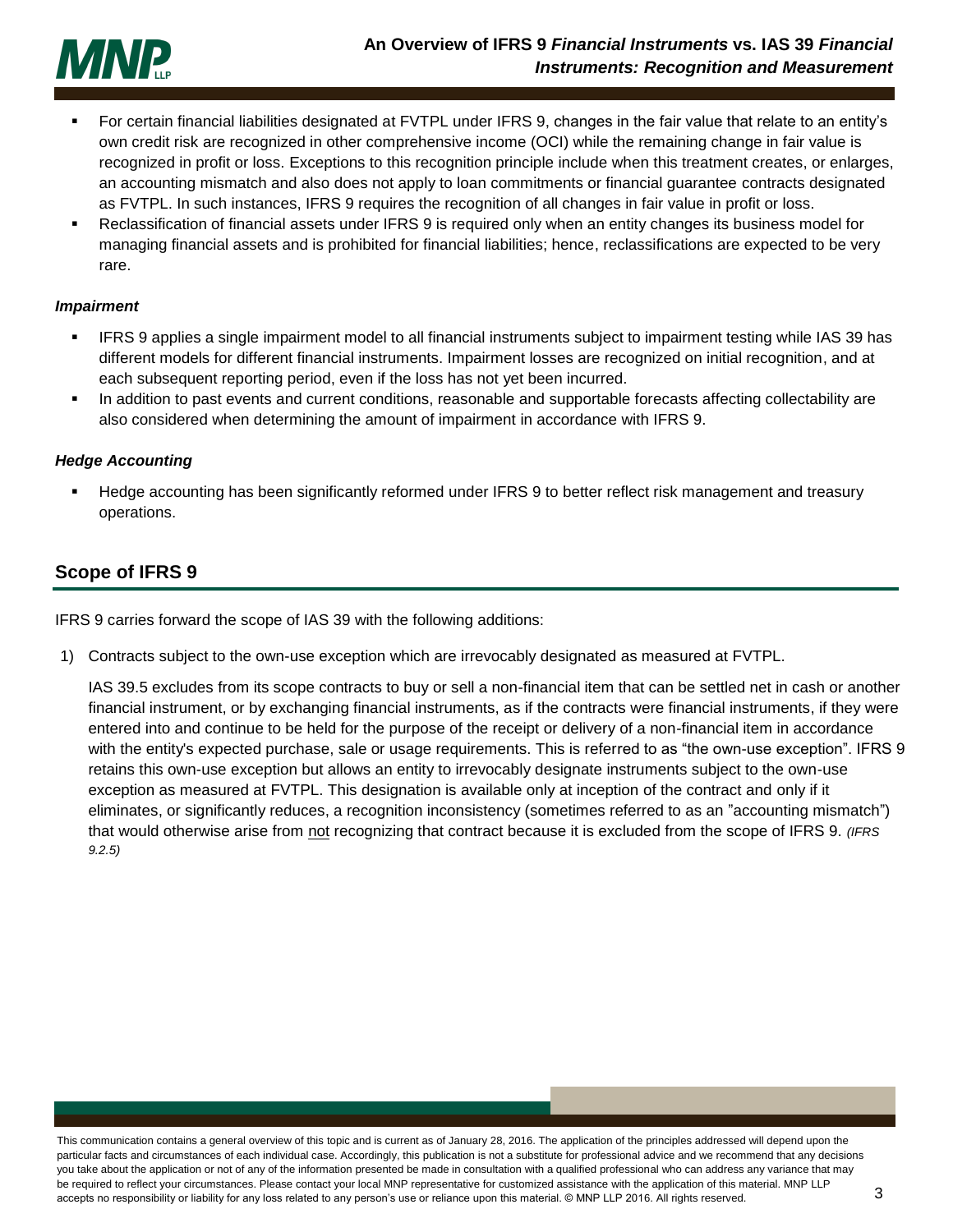

- 2) The impairment requirements of IFRS 9 apply to the following items:
	- (a) Loan commitments that are not otherwise in the scope of IFRS 9.

IAS 37 *Provisions, Contingent Liabilities and Contingent Assets* fully applies to all loan commitments that are not in the scope of IAS 39. Conversely, the IFRS 9 impairment requirements apply to loan commitments that are not measured at FVTPL. This is because commitments to provide a loan at a below market interest rate and loan commitments that are derivatives (hence, classified as measured at FVTPL) or designated at FVTPL are already otherwise included in the scope of IFRS 9. *(IFRS 9.2.3)*

(b) Contract assets in the scope of IFRS 15.

IFRS 15 defines contract assets as an "entity's right to consideration in exchange for goods or services that the entity has transferred to a customer when that right is conditioned on something other than the passage of time (for example, the entity's future performance)". *(IFRS 15, Appendix A)*

# <span id="page-4-0"></span>**Recognition and Derecognition**

The principles from IAS 39 for recognition and derecognition of financial assets/liabilities are carried forward to IFRS 9. However, IFRS 9 explicitly states that write-offs constitute a derecognition event. *(IFRS 9.5.4.4)*

There should not be a significant impact on recognition and derecognition of financial assets/liabilities because of adopting IFRS 9. A write-off under IFRS 9 will result in a debit to the loss allowance and a credit to the financial asset which is consistent with past practice.

# <span id="page-4-1"></span>**Classification and Measurement of Financial Assets**

The classification and measurement of financial assets is one of the principal differences between IFRS 9 and IAS 39.

The table below shows the financial asset classification and measurement categories for IFRS 9 vs. IAS 39.

| <b>IAS 39 Categories</b>                                                                                                                                                                                                                                                                                                                                                                                                                                                                                                                                       | <b>IFRS 9 Categories</b>                                 |
|----------------------------------------------------------------------------------------------------------------------------------------------------------------------------------------------------------------------------------------------------------------------------------------------------------------------------------------------------------------------------------------------------------------------------------------------------------------------------------------------------------------------------------------------------------------|----------------------------------------------------------|
| Held to maturity investments which are measured at<br>amortized cost.<br>Loans and receivables which are measured at<br>amortized cost.<br>FVTPL which included held for trading investments<br>and derivatives and certain instruments designated<br>at FVTPL.<br>Available-for-sale which are measured at fair value<br>with changes in fair value recognized in OCI unless<br>the cost exemption applies. This category includes<br>instruments designated as available-for-sale or that<br>are not already classified into one of the other<br>categories. | Amortized cost<br>п<br><b>FVOCI</b><br>п<br><b>FVTPL</b> |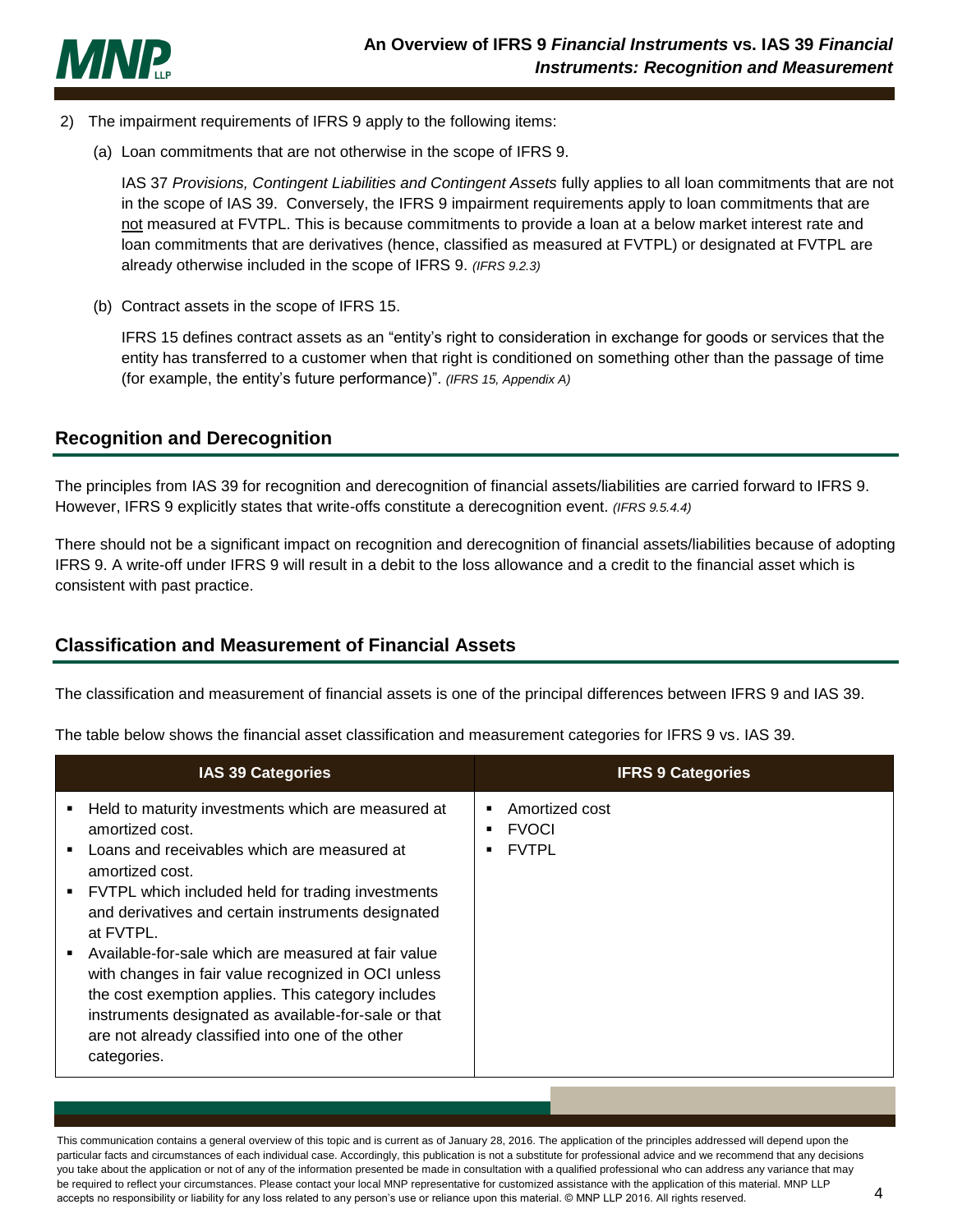

### <span id="page-5-0"></span>*Classification Basis*

Under IAS 39, classification of financial assets is mostly based on specific definitions for each category which then determines the measurement. Under IFRS 9, the classification categories are aligned with the measurement which enhances simplicity. The classification of financial assets is also more principle based and depends on two assessments:

- The financial asset's contractual cash flow characteristics.
- The entity's business model for managing the financial asset.

As under IAS 39, IFRS 9 allows specific designations, which is further discussed below.

#### <span id="page-5-1"></span>*Classification Decision Tree*

The following decision tree may be used to determine the appropriate classification of a financial asset consistent with IFRS 9.



*\* Assuming the contractual terms of the financial asset do not give rise on specified dates to cash flows that are solely*  payments of principal and interest on the principal amount outstanding. This is generally the case for equity investments and *derivatives; hence, we recommend this simplified approach to the classification of these instruments.*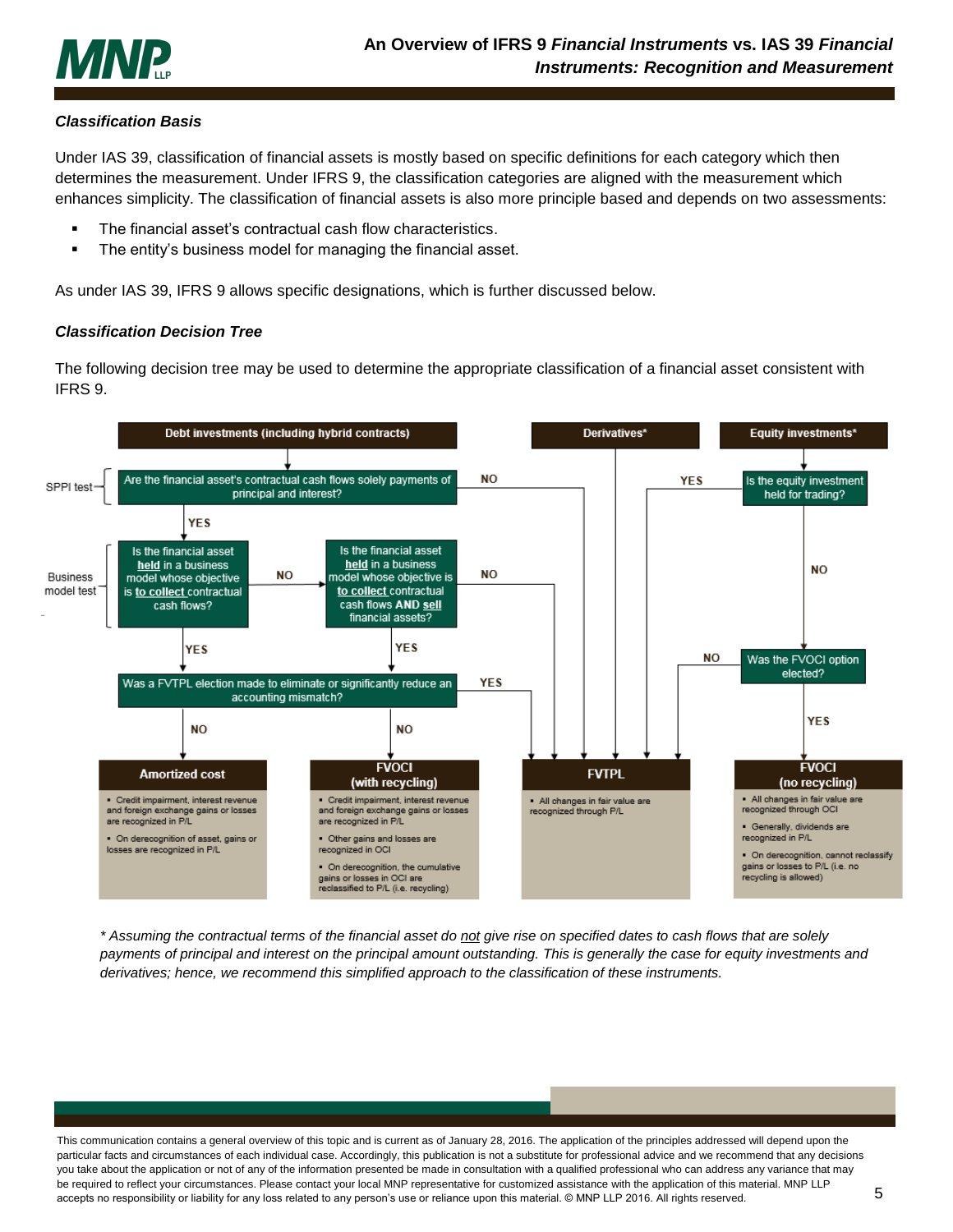

The table below summarizes the financial asset classification requirements under IFRS 9:

| <b>Categories</b>        | <b>Conditions to be Met</b>                                                                                                                                                                                                                                                                                                                                                                                                                                                                                                                                                                                                                                                                                                                                                                                                                                                   | <b>Impact</b>                                                                                                                                                                                                                                                                                                                                              |
|--------------------------|-------------------------------------------------------------------------------------------------------------------------------------------------------------------------------------------------------------------------------------------------------------------------------------------------------------------------------------------------------------------------------------------------------------------------------------------------------------------------------------------------------------------------------------------------------------------------------------------------------------------------------------------------------------------------------------------------------------------------------------------------------------------------------------------------------------------------------------------------------------------------------|------------------------------------------------------------------------------------------------------------------------------------------------------------------------------------------------------------------------------------------------------------------------------------------------------------------------------------------------------------|
| <b>Amortized</b><br>Cost | The financial asset is held within a business<br>model whose objective is to hold financial<br>assets in order to collect contractual cash flows<br>("business model test").<br>The contractual terms of the financial asset give<br>п<br>rise on specified dates to cash flows that are<br>solely payments of principal and interest on the<br>principal amount outstanding ("SPPI contractual<br>cash flow characteristics test").<br>(IFRS 9.4.1.2)                                                                                                                                                                                                                                                                                                                                                                                                                        | Investments classified as held to maturity under<br>٠<br>IAS 39 and measured at amortized cost will likely<br>fall into this category. This category will also<br>contain other debt investments, which are<br>classified as loans and receivables under IAS 39,<br>if it meets the SPPI contractual cash flow<br>characteristics and business model test. |
| <b>FVOCI</b>             | The financial asset is held within a business<br>model whose objective is achieved by both<br>collecting contractual cash flows and selling<br>financial assets ("business model test").<br>The contractual terms of the financial asset<br>give rise on specified dates to cash flows that<br>are solely payments of principal and interest on<br>the principal amount outstanding ("SPPI"<br>contractual cash flow characteristics test").<br>An entity may, at initial recognition, make an<br>F<br>irrevocable election to present in OCI<br>subsequent changes in the fair value of an<br>investment in an equity instrument within the<br>scope of IFRS 9 that is neither held for trading<br>nor contingent consideration recognized by an<br>acquirer in a business combination to which<br>IFRS 3 Business Combinations applies.<br>(IFRS 9.4.1.2A & IFRS 9.5.7.5-6) | Although debt investments and equity<br>٠<br>investments that are designated at FVOCI could<br>fall into this category, the measurement for such<br>debt and equity investments are different as<br>demonstrated in the decision tree above.                                                                                                               |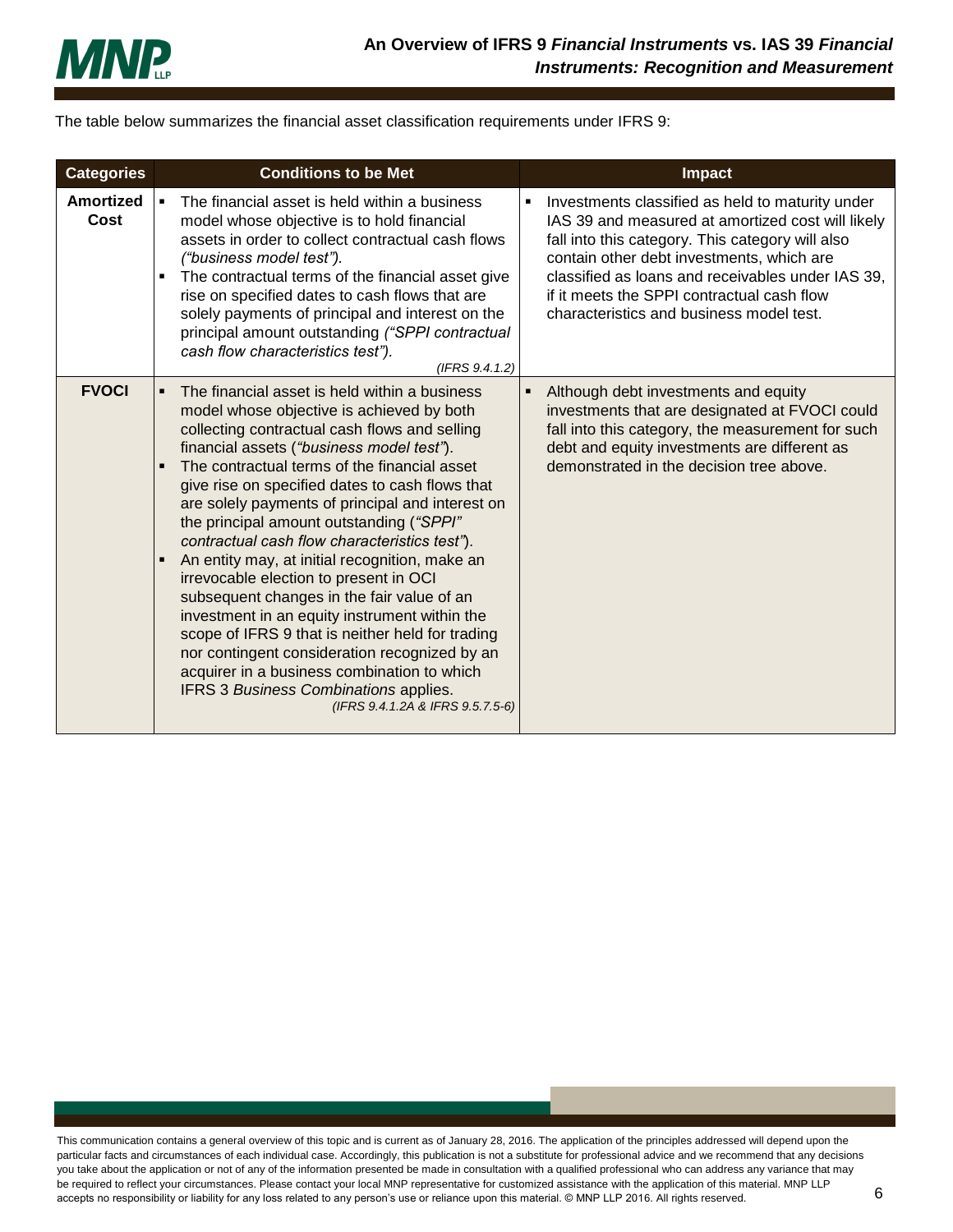

| <b>FVTPL</b> | A financial asset shall be measured at FVTPL<br>unless it is measured at amortized cost or at<br>FVOCI.<br>An entity may, at initial recognition, irrevocably<br>٠<br>designate a financial asset as measured at<br>FVTPL if doing so eliminates or significantly<br>reduces a measurement or recognition<br>inconsistency ("accounting mismatch") that<br>would otherwise arise from measuring assets<br>or liabilities or recognizing the gains and losses<br>on them on different bases.<br>$(IFRS 9.4.1.4-5)$ | Derivatives and held for trading investments will<br>fall into this category as under IAS 39. In<br>addition, some loans and receivables and equity<br>investments (which under IAS 39 are measured<br>at amortized cost or classified as available-for-<br>sale and carried at cost or FVOCI respectively),<br>may also fall into this category.<br>IAS 39 contains two other instances where a<br>FVTPL designation can be made. These<br>designations disappear under IFRS 9 because of<br>the new classification model and further simplifies<br>the financial instrument accounting requirements.<br>The available-for-sale category under IAS 39<br>в<br>(where changes in fair value are recognized in<br>OCI) is a default category that financial<br>instruments fall into if they do not meet the<br>criteria for classification into the other categories.<br>As can be seen from the table and decision tree<br>above, under IFRS 9, FVOCI is the equivalent<br>category. |
|--------------|-------------------------------------------------------------------------------------------------------------------------------------------------------------------------------------------------------------------------------------------------------------------------------------------------------------------------------------------------------------------------------------------------------------------------------------------------------------------------------------------------------------------|---------------------------------------------------------------------------------------------------------------------------------------------------------------------------------------------------------------------------------------------------------------------------------------------------------------------------------------------------------------------------------------------------------------------------------------------------------------------------------------------------------------------------------------------------------------------------------------------------------------------------------------------------------------------------------------------------------------------------------------------------------------------------------------------------------------------------------------------------------------------------------------------------------------------------------------------------------------------------------------|

**Note!** The criteria for classifying financial assets for measurement are significantly different. Upon adoption of IFRS 9, all financial assets will need to be reassessed for classification based on the objective of the business model the asset is held in and their cash flow characteristics. New processes and systems will need to be developed to ensure financial assets are allocated to the appropriate measurement category and judgement is exercised consistently throughout the entity.

Entities should ensure that the investment objective is appropriately documented and that there is evidence of approval of the objective to assist in classification and for audit purposes.

### <span id="page-7-0"></span>*FVTPL Designation*

IAS 39 allows an entity to designate certain financial assets as measured at FVTPL. This relates to the following situations:

- A contract contains one or more embedded derivatives.
- Designation eliminates, or significantly reduces, an accounting mismatch.
- A group of financial assets, financial liabilities or both is managed, and its performance is evaluated, on a fair value basis.

IFRS 9 only allows designation when it eliminates, or significantly reduces, an accounting mismatch. *(IFRS 9.4.1.5)*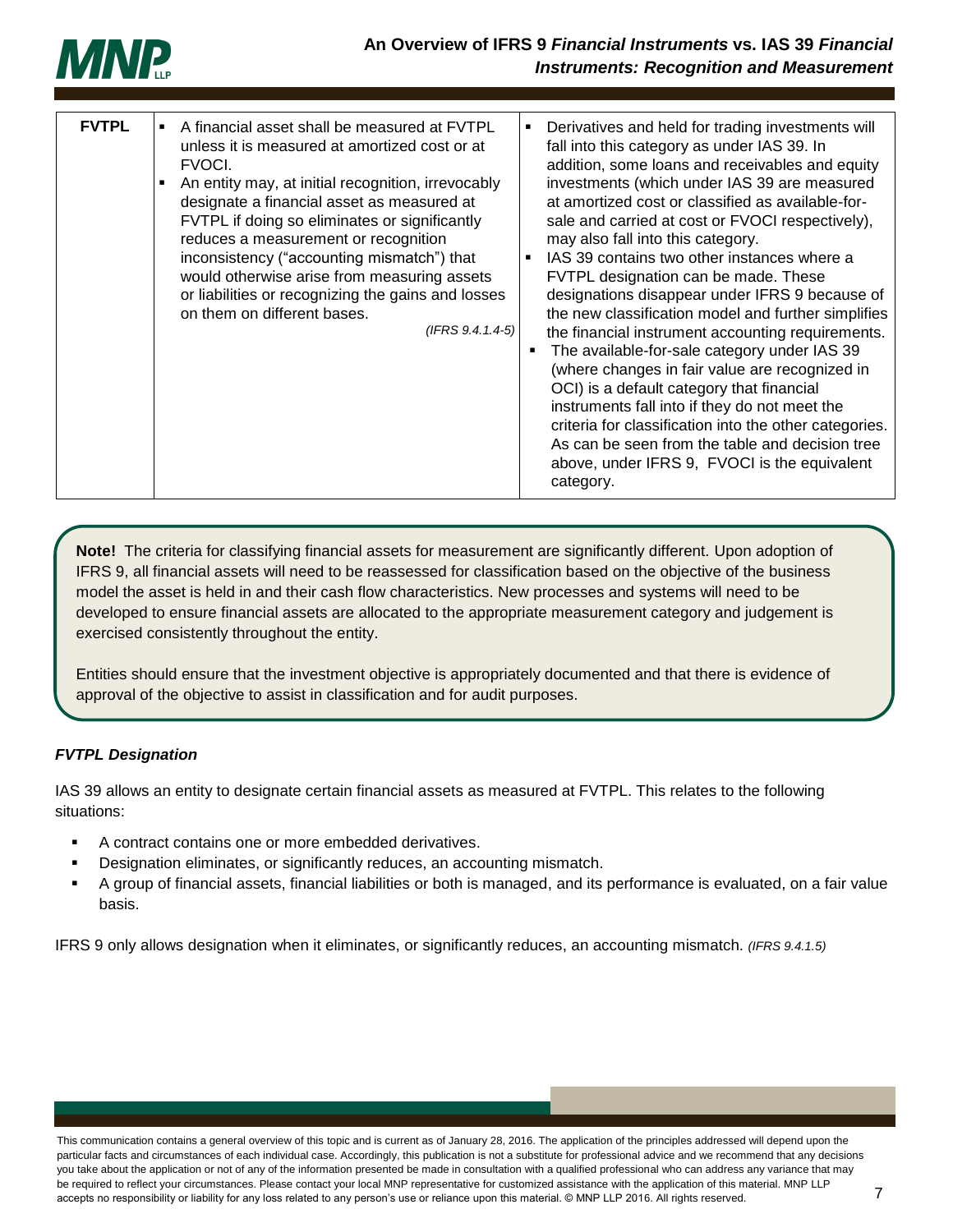

This is a natural result of the following changes (discussed elsewhere in this document) that eliminate the need for the other IAS 39 designation options:

- Under IFRS 9, embedded derivatives are not separated from a hybrid financial asset; instead, the entire instrument is assessed for classification.
- A group of financial assets that is managed, and its performance evaluated, on a fair value basis will typically be classified as measured at FVTPL under IFRS 9 because of the business model criteria of the new classification model. *(IFRS 9.B4.1.6)*

#### <span id="page-8-0"></span>*Investments in Private Entities Measured at Cost Under IAS 39*

IAS 39 allows certain equity investments to be measured at cost. Specifically, when:

- There is no quoted market price in an active market; and
	- The fair value cannot be reliably measured because either:
		- The variability in the range of reasonable fair value estimates is significant; or
		- The probabilities of the various estimates within the range cannot be reasonably assessed and used in estimating fair value. *(IAS 39.AG80)*

IFRS 9 requires that all investments in equity instruments be measured at fair value.

IFRS 9 mentions that in limited circumstances cost may approximate fair value, for example, when:

- Insufficient more recent information is available to measure fair value; or
- **There is a wide range of possible fair value measurements and cost represents the best estimate of fair value in the** range. *(IFRS 9.B5.2.3)*

**Note!** Entities that invest in unquoted equity instruments that are measured at cost under IAS 39 must proactively consider how fair value will be determined when adopting IFRS 9. This may include consulting with a valuation specialist and establishing processes to obtain information from relevant investees in order to measure fair value and provide the IFRS 13 *Fair Value Measurement* disclosures at each reporting period.

Indicators that cost might not be representative of fair value include, but are not limited to:

- A significant change in the:
	- Performance of the investee compared with budgets, plans or milestones.
	- Market for the investee's equity or its products/potential products.
	- Performance of comparable entities, or in the valuations implied by the overall market.
	- Global economy or economic environment in which the investee operates.
- Changes in expectation that the investee's technical product milestones will be achieved.
- Internal matters of the investee such as fraud, commercial disputes, litigation, changes in management or strategy.
- Evidence from external transactions in the investee's equity, either by the investee (such as a fresh issue of equity), or by transfers of equity instruments between third parties. *(IFRS 9.B5.2.4)*

All information about the performance and operations of the investee that becomes available after the date of initial recognition should be considered in determining whether cost might not be representative of fair value.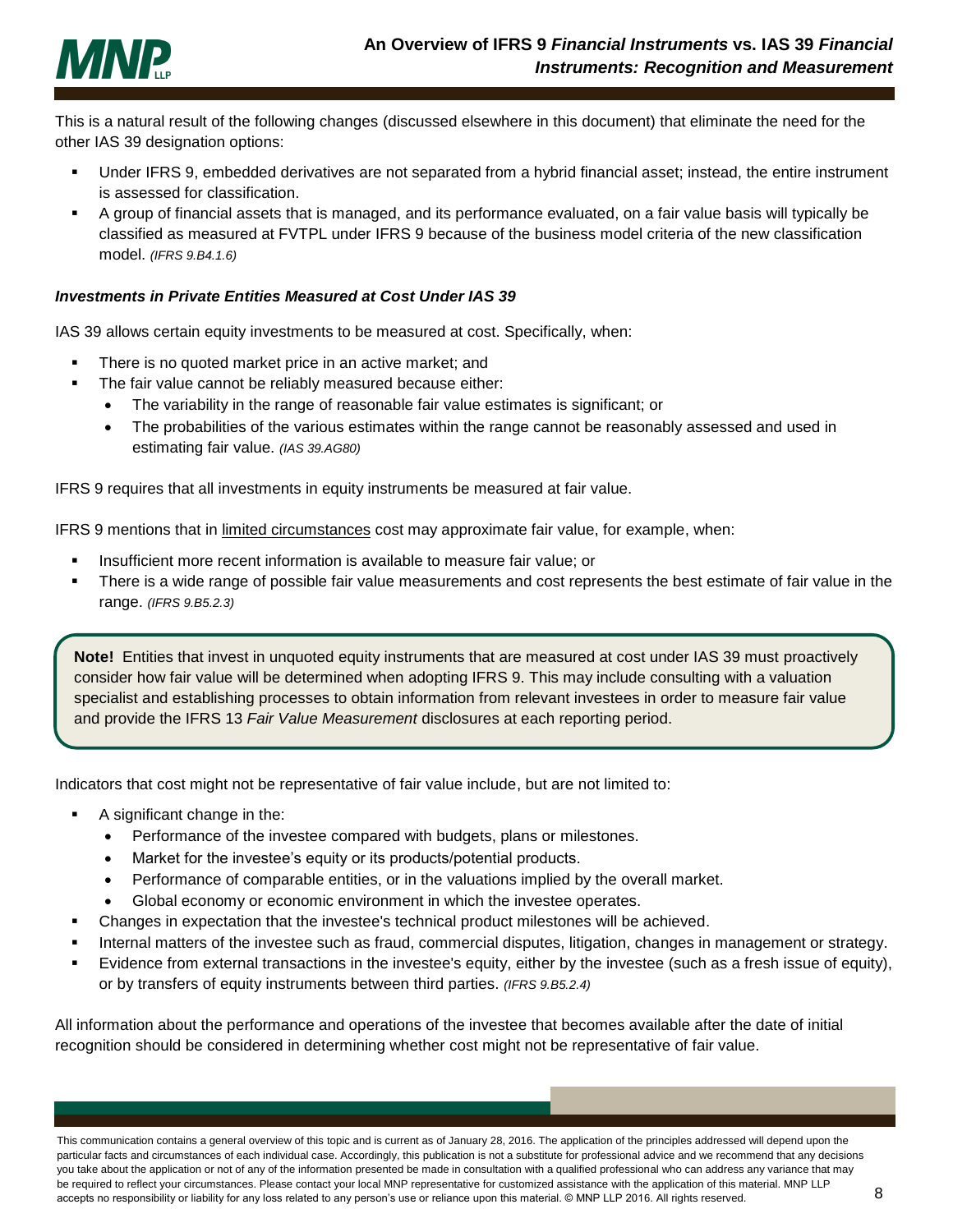

**Note!** There is an expectation that more instruments will be measured at fair value under IFRS 9 compared to IAS 39 because of the exclusion of the limited exception for measuring unquoted equity instruments at cost that exists under IAS 39.

The impact of this change will particularly affect unquoted equity investments in start-up companies and companies involved in evaluation and exploration of resources where measurement at cost may be justified as a result of high variability in the range of reasonable fair value estimates and/or the probability of the various estimates are not reasonably assessable.

In accordance with IFRS 9, these investments will be measured at fair value. While it may be fairly easy to justify that cost approximates fair values at inception, it is unlikely to be the case at subsequent reporting periods.

# <span id="page-9-0"></span>**Classification and Measurement of Financial Liabilities**

The IFRS 9 requirements for the classification and measurement of financial liabilities are substantially unchanged from IAS 39 except for the following:

- Removal of the cost exception for derivative financial liabilities.
- Changes in fair value as a result of an entity's own credit risk are recognized in OCI.

Overall, financial liabilities are still measured at amortized cost except for:

- Financial liabilities measured at FVTPL (i.e., those held for trading, designated at FVTPL or contingent consideration recognized by an acquirer in a business combination).
- Loan commitments and financial guarantee contracts for which specific measurement guidance exists.

### <span id="page-9-1"></span>*Cost Exception for Derivative Financial Liabilities*

IAS 39 requires derivative financial liabilities that are linked to, and must be settled by, delivery of an unquoted equity instrument, and whose fair value cannot otherwise be reliably measured, to be measured at cost. This requirement is not included under IFRS 9. Instead, these instruments must be measured at FVTPL.

### <span id="page-9-2"></span>*Changes in Fair Value Attributable to a Change in an Entity's Own Credit Risk*

IFRS 9, consistent with IAS 39, allows an entity to designate certain financial liabilities as measured at FVTPL. This relates to the following situations:

- A contract contains one or more embedded derivatives.
- Designation eliminates, or significantly reduces, an accounting mismatch.
- A group of financial liabilities, or financial assets and financial liabilities, is managed, and its performance is evaluated, on a fair value basis. *(IFRS 9.4.2.2 & IFRS 9.4.3.5*)

IAS 39 requires that all fair value changes on financial liabilities which are irrevocably designated as measured at FVTPL be recognized in profit or loss. This treatment causes concern because it results in an entity recognizing gains in profit or loss when its credit standing deteriorates (and vice versa). This is counterintuitive and creates volatility in profit or loss.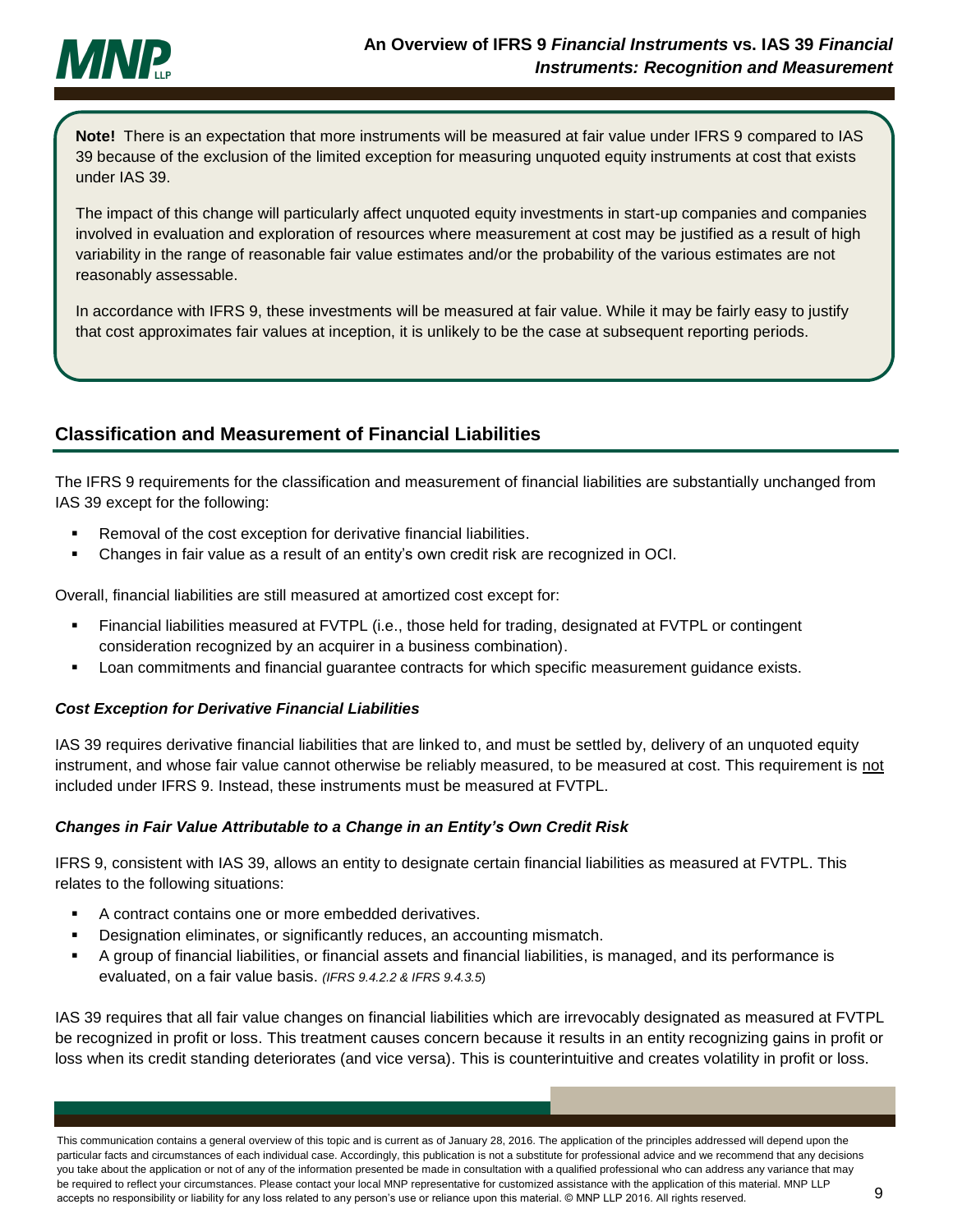

IFRS 9 addresses this concern by requiring that the amount of the change in the fair value of the financial liability that is attributable to changes in the credit risk of that liability ("an entity's own credit risk") is presented in OCI. The remaining change is presented in profit or loss. *(IFRS 9.5.7.7)*

However, if this treatment creates, or enlarges, an accounting mismatch in profit or loss, or the liability is a loan commitment or financial guarantee contract designated at FVTPL, the entity must present all gains or losses on that liability (including the effects of changes in the credit risk of that liability) in profit or loss. (*IFRS 9.5.7.8-9)*

### <span id="page-10-0"></span>**Embedded Derivatives**

The IAS 39 definition and guidance on separation of embedded derivatives and accounting for hybrid instruments is carried forward to IFRS 9 for instruments where the host contract is not a financial asset within the scope of IFRS 9.

If the host contract is a financial asset within the scope of IFRS 9, the embedded derivative is not separated from the host. Rather, the hybrid instrument is assessed for classification as a whole using the classification requirements for financial assets discussed above.

**Note!** The bifurcation requirements and guidance are complex to apply to financial asset host contracts. Other hybrid contracts are not subject to the same application issues. Therefore, this change further reduces complexity surrounding these types of instruments.

## <span id="page-10-1"></span>**Reclassification**

The IFRS 9 requirements for reclassification of financial instruments are significantly different from those in IAS 39.

| <b>IAS 39</b>                                                                                                                                                                                                                                                                                                                       | <b>IFRS 9</b>                                                                                                                                                                                                                                                                       |
|-------------------------------------------------------------------------------------------------------------------------------------------------------------------------------------------------------------------------------------------------------------------------------------------------------------------------------------|-------------------------------------------------------------------------------------------------------------------------------------------------------------------------------------------------------------------------------------------------------------------------------------|
| IAS 39 contains numerous reclassification rules for<br>the various categories of financial instruments.<br>For instance, a change in intention or ability causes<br>٠<br>the initial classification to be inappropriate, a reliable<br>measure of fair value becomes available or is no<br>longer available, etc.<br>(IAS 39.50-54) | There is only one principle for reclassification of<br>financial assets. Reclassification of financial assets<br>is required only when an entity changes its business<br>model for managing them.<br>No reclassification of financial liabilities is allowed.<br>$(IFRS 9.4.4.1-2)$ |

Changes in an entity's business model that will result in a reclassification of financial assets are expected to be very infrequent, for example, when the entity has acquired, disposed of or terminated a business line.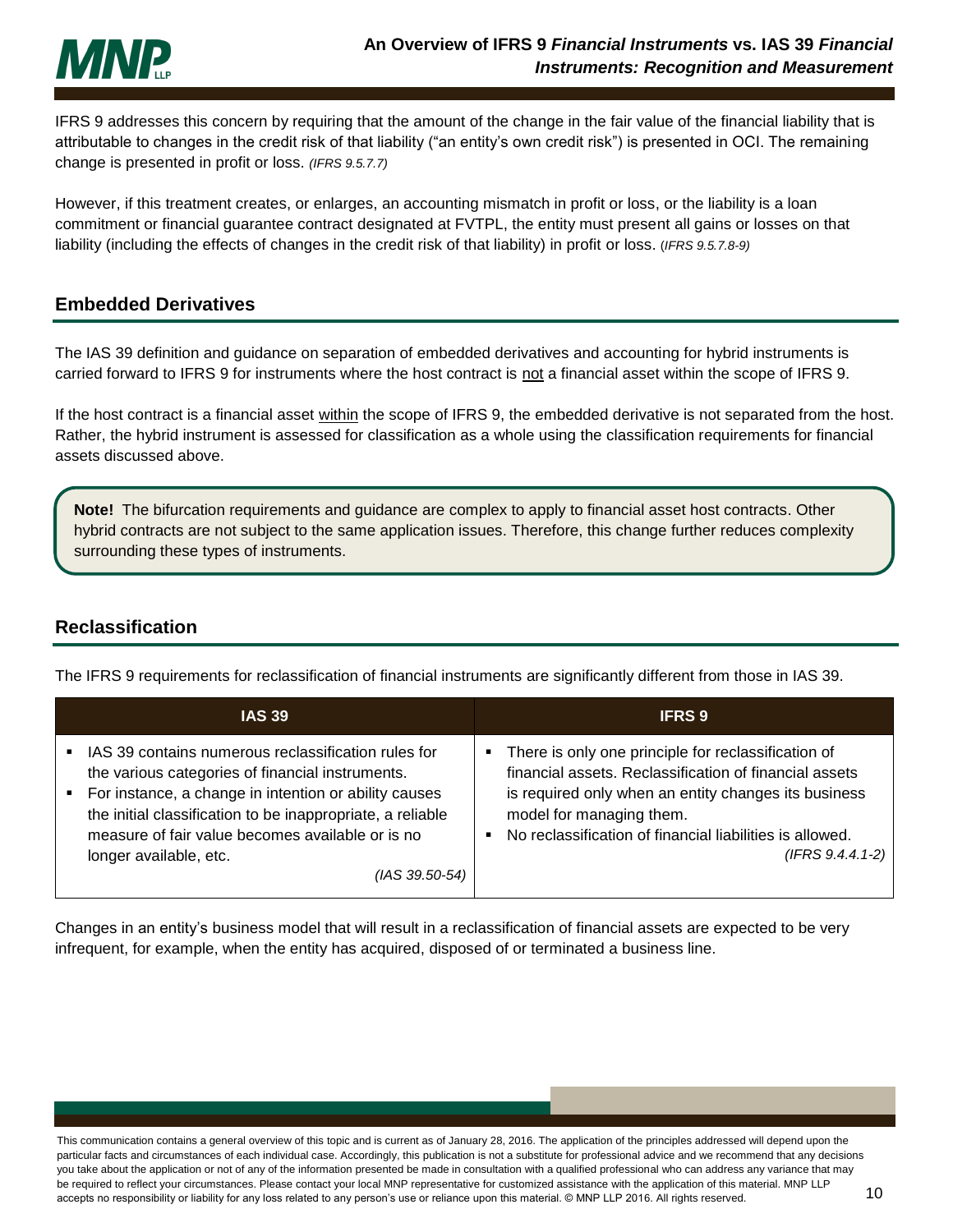

The following examples from IFRS 9, which do not represent a change in business model, reiterate how rare reclassifications will be:

- A change in intention related to particular financial assets (even in circumstances of significant changes in market conditions).
- The temporary disappearance of a particular market for financial assets.
- A transfer of financial assets between parts of the entity with different business models. *(IFRS 9.B4.4.3)*

**Note!** Financial assets are only reclassified when there are changes in the business model for managing the assets. A change in the entity's business model is a significant event and, thus, is expected to be uncommon. Financial liabilities cannot be reclassified under IFRS 9. Overall, this simplifies the reclassification of financial instruments under IFRS 9 compared to IAS 39.

# <span id="page-11-0"></span>**Impairment**

The impairment requirements under IFRS 9 are significantly different from those under IAS 39. The following table highlights the key differences between the two standards.

| IAS 39 Incurred Loss Model                                                                                                                                                                                                                                                                                   | <b>IFRS 9 Expected Credit Loss Model</b>                                                                                                                                                                                                                                                                                                   |
|--------------------------------------------------------------------------------------------------------------------------------------------------------------------------------------------------------------------------------------------------------------------------------------------------------------|--------------------------------------------------------------------------------------------------------------------------------------------------------------------------------------------------------------------------------------------------------------------------------------------------------------------------------------------|
| Delays the recognition of credit losses until there is<br>objective evidence of impairment.<br>Only past events and current conditions are<br>considered when determining the amount of<br>impairment (i.e., the effects of future credit loss events<br>cannot be considered, even when they are expected). | Expected credit losses (ECLs) are recognized at each<br>reporting period, even if no actual loss events have<br>taken place.<br>In addition to past events and current conditions,<br>reasonable and supportable forward-looking<br>information that is available without undue cost or<br>effort is considered in determining impairment. |
| Different impairment models for different financial<br>instruments subject to impairment testing, including<br>equity investments classified as available-for-sale.                                                                                                                                          | The model will be applied to all financial instruments<br>subject to impairment testing.                                                                                                                                                                                                                                                   |

**Note!** All entities need to reconsider the information used in their impairment models to incorporate relevant forwardlooking information. Systems, processes and models used for impairment need to be redesigned.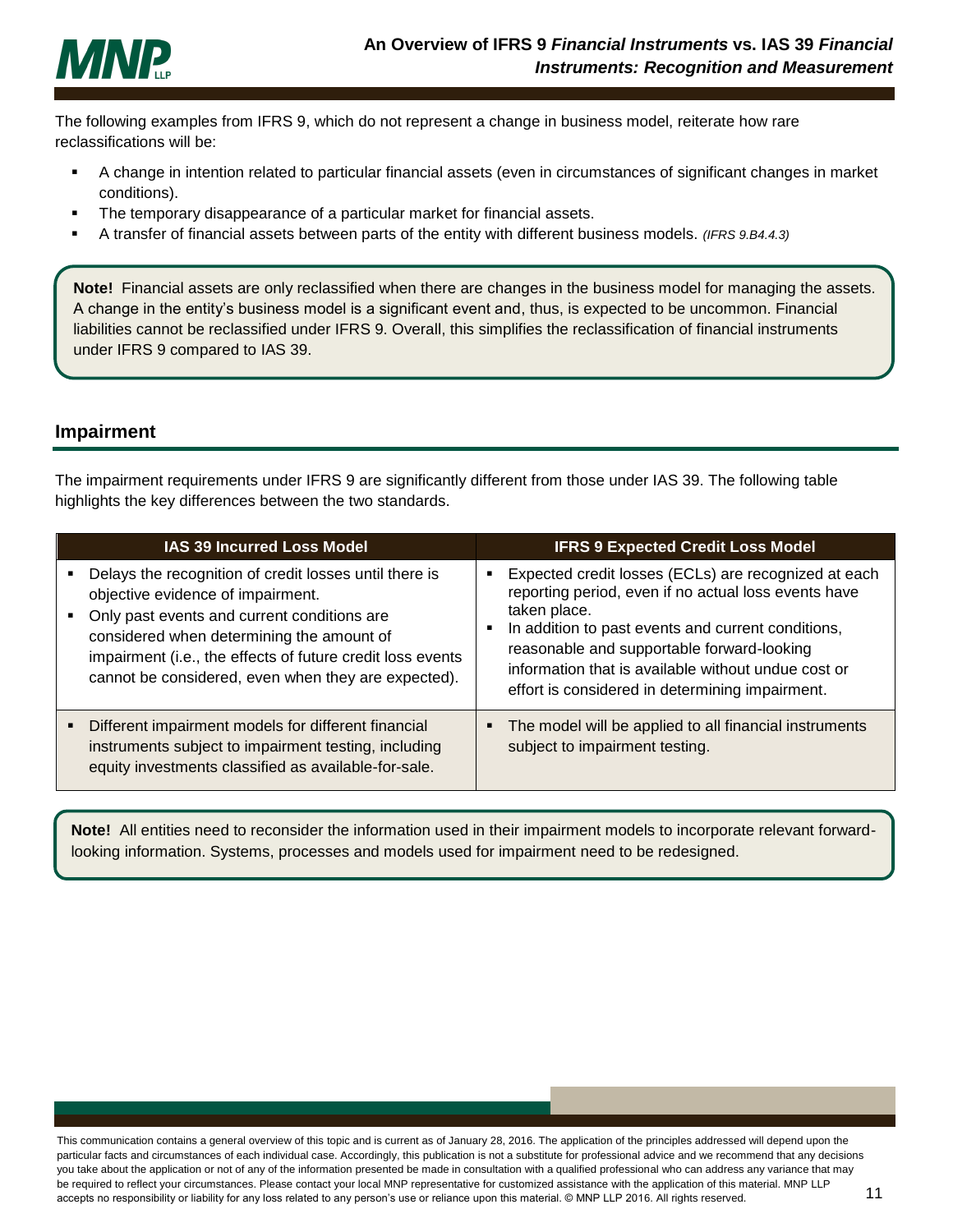

### <span id="page-12-0"></span>*Scope of the New IFRS 9 Impairment Model*

IFRS 9 requires impairment testing of the following instruments:

- Financial assets that are measured at amortized cost.
- Debt investments that are measured at FVOCI.
- Lease receivables within the scope of IAS 17 *Leases*.
- **Trade receivables and contract assets within the scope of IFRS 15.**
- Loan commitments that are not measured at FVTPL.
- Financial guarantee contracts within the scope of IFRS 9 that are not measured at FVTPL.

The impairment requirements of IFRS 9 do not apply to equity investments or items at FVTPL, or equity investments elected to be measured at FVOCI.

#### <span id="page-12-1"></span>*Overview of Impairment Requirements Under the New IFRS 9 Expected Loss Model*

The following diagram provides a high-level overview of the general IFRS 9 impairment approach.



In the diagram above, the three stages in the new impairment model reflect the general pattern of the deterioration in credit risk of a financial instrument that ultimately defaults. At each reporting period, subsequent to initial recognition, an entity assesses which stage a financial instrument which is subject to impairment testing falls into. The stage determines the relevant impairment requirements.

Stage 1 includes financially healthy financial assets that are expected to perform in line with their contractual terms and which have no signs of increased credit risk. When the credit risk of a certain financial asset has significantly increased since initial recognition, the instrument no longer falls into stage 1.. In that case, if the instrument is not credit-impaired, the instrument will fall into Stage 2. Lastly, Stage 3 applies to credit-impaired financial instruments.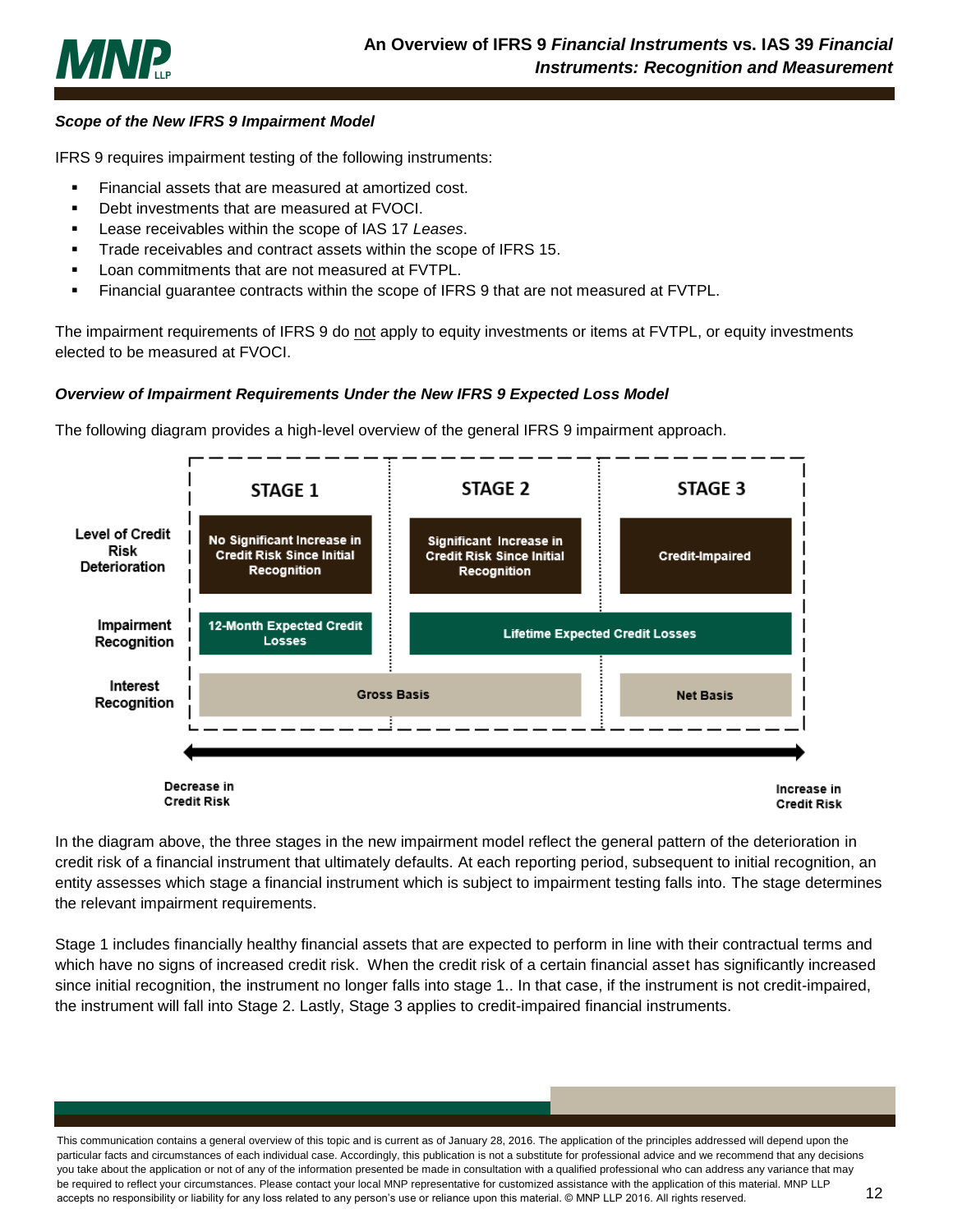

The following decision tree describes in more detail the thought process to follow when determining the impairment loss and how interest is recognized. It includes the general approach (i.e., the 3 stages) and the two exceptions to the general approach which apply to:

- Trade receivables, contract assets *(as defined in IFRS 15)* and lease receivables *(within scope of IAS 17)*.
- Purchased or originated credit-impaired financial assets.

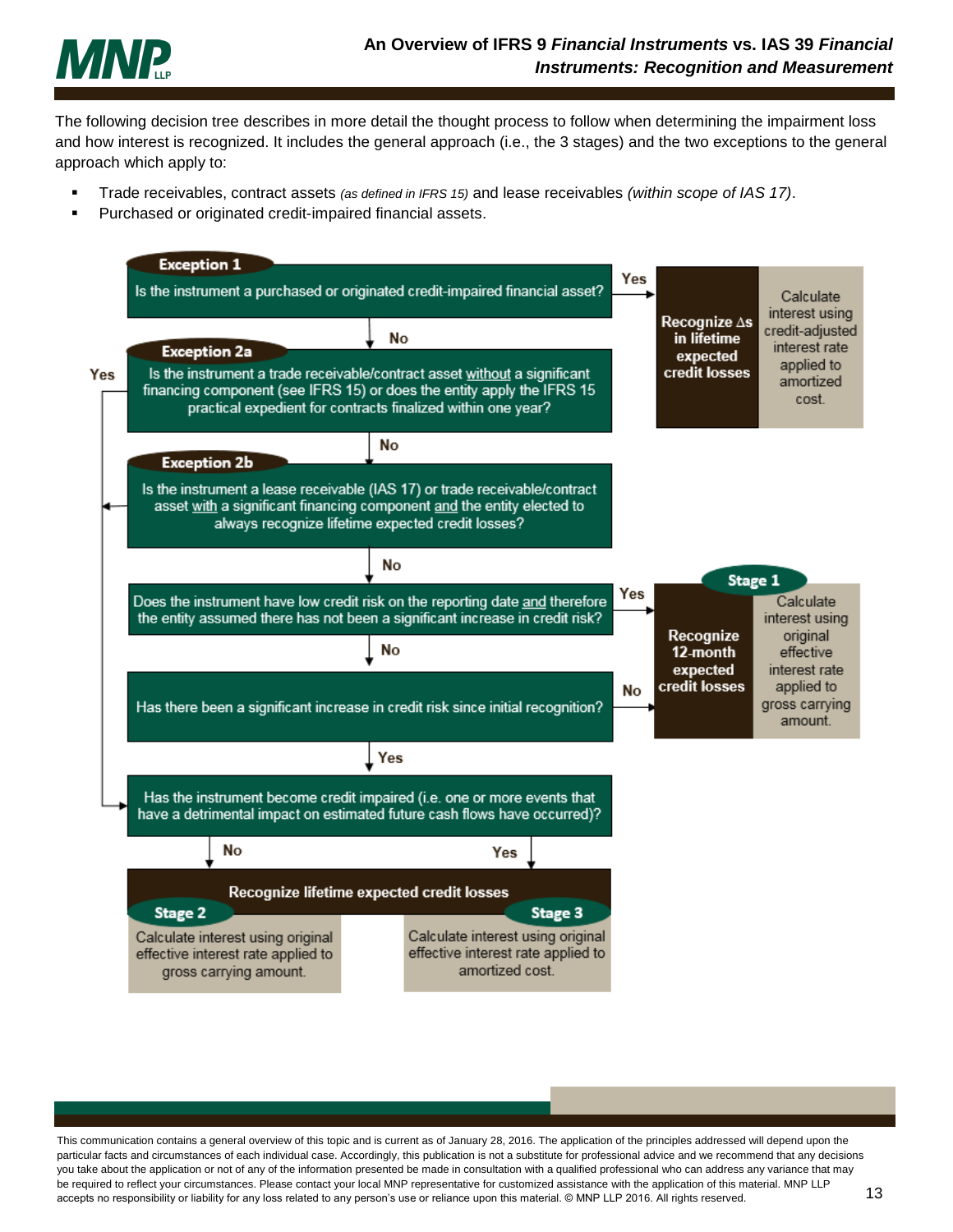

| <b>Example of General Impairment Approach</b><br>Entity A provides a term loan to Entity B on January 1, 2018.<br>п<br>The loan's principal amount is \$1,000 with 3% interest per year payable at the end of each month.<br>п<br>The principal is due on December 31, 2021.<br>п<br>The loan is secured by a portion of Entity B's fixed assets.<br>п                                                                                                                                                                                                                                                              |                                                                                                                                                                                                                                                                                                                                                                                                                                                                                                                                                                                                                                                                                           |                                                                                                                                                                                                                                                                                                                                                                                                                                                                                                                                                                                                                                                        |
|---------------------------------------------------------------------------------------------------------------------------------------------------------------------------------------------------------------------------------------------------------------------------------------------------------------------------------------------------------------------------------------------------------------------------------------------------------------------------------------------------------------------------------------------------------------------------------------------------------------------|-------------------------------------------------------------------------------------------------------------------------------------------------------------------------------------------------------------------------------------------------------------------------------------------------------------------------------------------------------------------------------------------------------------------------------------------------------------------------------------------------------------------------------------------------------------------------------------------------------------------------------------------------------------------------------------------|--------------------------------------------------------------------------------------------------------------------------------------------------------------------------------------------------------------------------------------------------------------------------------------------------------------------------------------------------------------------------------------------------------------------------------------------------------------------------------------------------------------------------------------------------------------------------------------------------------------------------------------------------------|
| Stage 1                                                                                                                                                                                                                                                                                                                                                                                                                                                                                                                                                                                                             | Stage 2                                                                                                                                                                                                                                                                                                                                                                                                                                                                                                                                                                                                                                                                                   | Stage 3                                                                                                                                                                                                                                                                                                                                                                                                                                                                                                                                                                                                                                                |
|                                                                                                                                                                                                                                                                                                                                                                                                                                                                                                                                                                                                                     | Deterioration of credit quality since initial recognition                                                                                                                                                                                                                                                                                                                                                                                                                                                                                                                                                                                                                                 |                                                                                                                                                                                                                                                                                                                                                                                                                                                                                                                                                                                                                                                        |
| On December 31, 2018, Entity A<br>determines the credit risk of the<br>loan has not increased<br>significantly since initial<br>recognition.<br>Entity A estimates that the loan<br>has a 10% probability of default in<br>the next 12 months.<br>Entity A calculates that \$50 will be<br>lost if the loan defaults. The \$50 is<br>calculated as the present value of<br>the cash shortfalls expected over<br>the life of the instrument if the<br>default occurs in the next 12<br>months. The expectation is based<br>on past experience updated for<br>current conditions and forward-<br>looking information. | On December 31, 2019, Entity A<br>determines the credit risk of the loan<br>has increased significantly*, as<br>evidenced by:<br>Significant decline in Entity B's<br>revenue.<br>Significant adverse changes in the<br>$\blacksquare$<br>economic environment because of<br>a shift in technology that reduces<br>demand for products.<br>Some interest payments were paid<br>$\blacksquare$<br>late during the year although there<br>are no outstanding amounts.<br>Entity A estimates that the probability<br>of default occurring over the remaining<br>life of the loan is 50%. The ECLs from<br>all possible default events over the life<br>of the loan are expected to be \$100. | On December 31, 2020, Entity A<br>determines the loan to be a credit-<br>impaired financial asset, as evidenced<br>by:<br>Entity B experienced significant<br>financial difficulty and has been<br>placed into receivership.<br>The monthly interest payments were<br>not made during the year.<br>Significant reduction in value of<br>collateral.<br>The estimated present value of the<br>collateral that Entity A expects to<br>recover minus associated costs is \$800.<br>The gross carrying amount of the loan<br>(which excludes the impairment<br>allowance) is \$1030 comprising the loan<br>amount and the unpaid interest for the<br>year. |
| Stage 1                                                                                                                                                                                                                                                                                                                                                                                                                                                                                                                                                                                                             | Stage 2                                                                                                                                                                                                                                                                                                                                                                                                                                                                                                                                                                                                                                                                                   | Stage 3                                                                                                                                                                                                                                                                                                                                                                                                                                                                                                                                                                                                                                                |
|                                                                                                                                                                                                                                                                                                                                                                                                                                                                                                                                                                                                                     | Deterioration of credit quality since initial recognition                                                                                                                                                                                                                                                                                                                                                                                                                                                                                                                                                                                                                                 |                                                                                                                                                                                                                                                                                                                                                                                                                                                                                                                                                                                                                                                        |
|                                                                                                                                                                                                                                                                                                                                                                                                                                                                                                                                                                                                                     |                                                                                                                                                                                                                                                                                                                                                                                                                                                                                                                                                                                                                                                                                           |                                                                                                                                                                                                                                                                                                                                                                                                                                                                                                                                                                                                                                                        |
| 12-month ECLs = $$5$ (\$50 $\times$<br>10%) which are the ECLs that<br>result from default events on a<br>financial instrument that are<br>possible within the next 12<br>months.<br>2018 interest revenue = $$30 (3%$<br>$\times$ \$1,000) which is based on the<br>effective interest rate applied to<br>the gross carrying amount (which<br>is the amortized cost before<br>adjusting for any loss allowance).                                                                                                                                                                                                   | <b>Lifetime ECLs</b> = $$50 ($100 \times 50\%)$<br>which are the ECLs that result from all<br>possible default events over the<br>expected life of the instrument.<br>The change in the cumulative<br>impairment allowance is recognized in<br>profit or loss as \$45.<br>2019 interest revenue = \$30 (3% $\times$<br>\$1,000) which is based on the effective<br>interest rate applied to the gross<br>carrying amount (which is the<br>amortized cost before adjusting for any<br>loss allowance).                                                                                                                                                                                     | Lifetime ECLs = $$230 ($1,030 - $800)$<br>The change in the cumulative<br>impairment allowance of \$180 is<br>recognized in profit or loss.<br>2020 interest revenue = \$30 (3% $\times$<br>\$1,000) interest revenue in 2020.<br>2021 interest revenue = $$24 (3% \times$<br>\$800) which is based on the effective<br>interest rate applied to the amortized<br>cost (gross carrying amount minus loss<br>allowance) of the instrument from the<br>date it became credit-impaired.                                                                                                                                                                   |

*\* Only an increase in credit risk vs. credit-impaired because there is no conclusive evidence at that time that Entity B will not pay (e.g. although late on interest payments during the year, there are no outstanding amounts at reporting date).*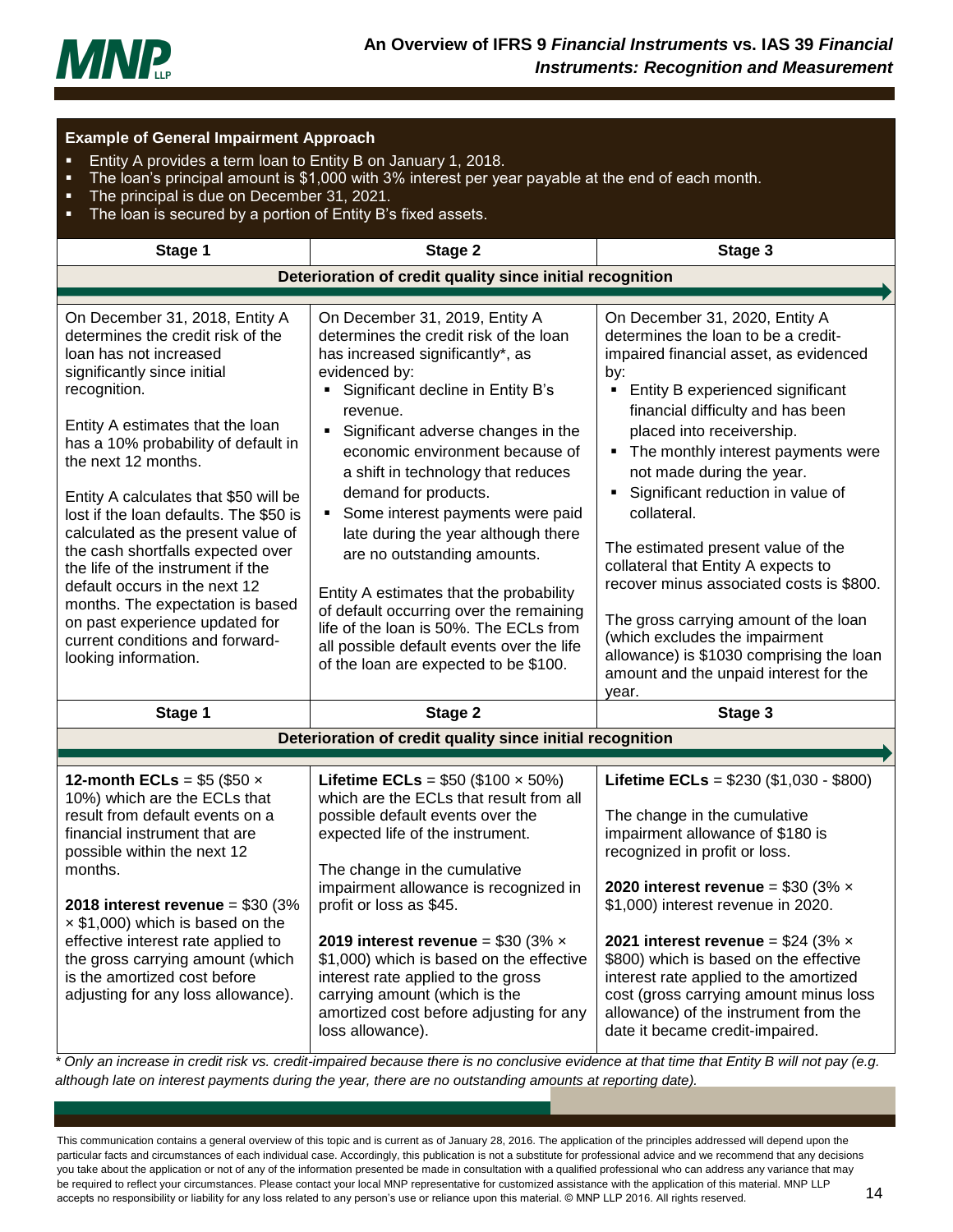

#### **Note!**

- A significant consideration and area of judgement that will affect most entities when implementing IFRS 9 is determining when a significant increase in credit risk has taken place. It is expected that an initial credit risk rating should be assigned and updated at each reporting period to identify when a significant increase in credit risk has taken place.
- Capital Adequacy Standards require Credit Unions to maintain, at all times, a minimum amount of capital resources, which is typically based on a percentage of its total assets. The Credit Union's minimum required capital resources may be affected by the way the Credit Union classifies and measures its financial assets when transitioning from IAS 39 to IFRS 9. Impairment will also have a significant effect on total assets as an increase in loss allowances are expected. As a result, Credit Unions will need to assess and manage the impact of the transition and appropriately communicate with stakeholders.
- Entities should consider the impact of higher loss allowances on performance measures and compensation which may need revision.

## <span id="page-15-0"></span>**Hedge Accounting**

IFRS 9 introduces a substantially-reformed model for hedge accounting, with enhanced disclosures about risk management activity. The new model represents a significant overhaul of hedge accounting that aligns the accounting treatment with risk management activities, enabling entities to better reflect these activities in their financial statements.

**Note!** Many entities that engage in economic hedging activities that have not previously applied hedge accounting could benefit from applying the new hedge accounting requirements. Applying hedge accounting under IFRS 9 is considered less onerous and restrictive than under IAS 39 because of the alignment with an entity's risk management activities. Therefore, entities should reconsider the use of hedge accounting in their financial statements.

Despite the major overhaul, some of the IAS 39 basics of hedge accounting are retained; these include:

- The three types of hedges namely, cash flow, fair value and a hedge of a net investment in a foreign operation.
- Hedge accounting is still optional.
- Hedge effectiveness is still measured with inefficiencies recognized in profit or loss.
- Hedge documentation is required to be maintained.

IFRS 7 *Financial Instruments: Disclosures* contains new disclosure requirements for entities applying the new hedge accounting model which is extensive yet meaningful.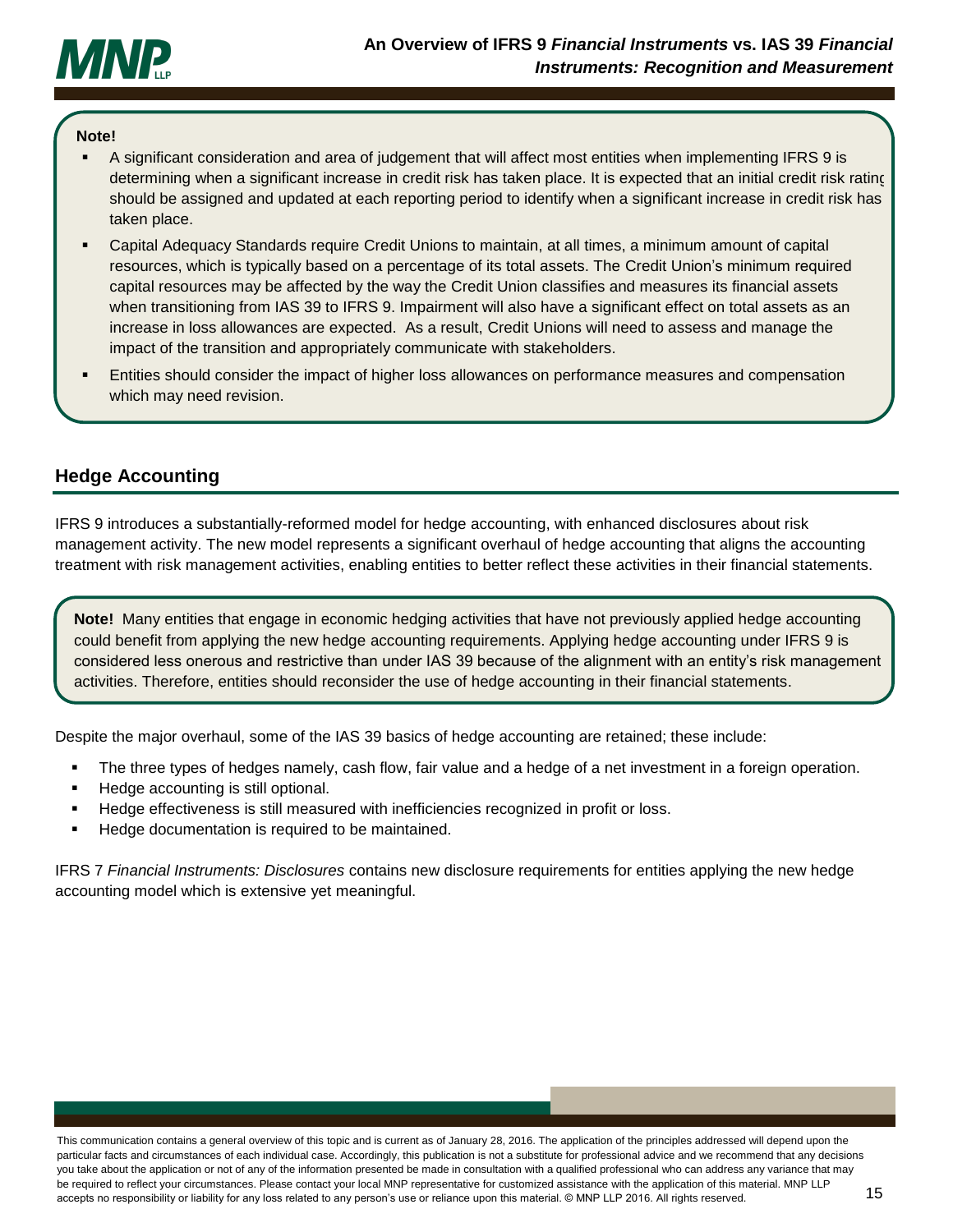

The following table summarizes the more significant changes in hedge accounting:

| <b>Area of Change</b>                           | <b>IAS 39</b>                                                                                                                                                                                                                                                                                                                                                                                                                                                                                                                  | <b>IFRS 9</b>                                                                                                                                                                                                                                                                                                                                                                                                                                                                                                                                                                                                                                                                      |
|-------------------------------------------------|--------------------------------------------------------------------------------------------------------------------------------------------------------------------------------------------------------------------------------------------------------------------------------------------------------------------------------------------------------------------------------------------------------------------------------------------------------------------------------------------------------------------------------|------------------------------------------------------------------------------------------------------------------------------------------------------------------------------------------------------------------------------------------------------------------------------------------------------------------------------------------------------------------------------------------------------------------------------------------------------------------------------------------------------------------------------------------------------------------------------------------------------------------------------------------------------------------------------------|
| <b>Hedging</b><br><b>Instruments</b>            | Only derivatives can be designated as<br>hedging instruments and non-<br>derivative financial assets/liabilities<br>used as a hedge of foreign currency<br>risk.                                                                                                                                                                                                                                                                                                                                                               | Allows entities to designate non-derivative<br>Е<br>financial assets/liabilities that are accounted for<br>at FVTPL as hedging instruments.                                                                                                                                                                                                                                                                                                                                                                                                                                                                                                                                        |
| <b>Hedged Items</b>                             | Is more restrictive with respect to<br>which items can be designated as<br>hedged items. For example, IAS 39<br>only allows components of financial<br>items to be hedged items (e.g. the<br>prime-rate component of a floating-<br>rate bond). Components of non-<br>financial instruments could not be<br>designated as hedged items except for<br>foreign currency risks.<br>Derivatives cannot be classified as<br>٠<br>hedged items.<br>Limited instances where hedge<br>accounting can be applied to groups of<br>items. | Allows the following instruments to be classified<br>Е<br>as hedged items which would not have qualified<br>under IAS 39:<br>Exposures that combine a derivative and<br>an eligible hedged item (i.e., an<br>aggregated exposure) if the exposure is<br>managed as one exposure.<br>Financial instruments in the FVOCI<br>$\bullet$<br>category.<br>Components of certain financial and non-<br>financial items. An example of a non-<br>financial hedged item is a contract price<br>that is based on a commodity price plus a<br>fixed percentage where an entity might<br>hedge the commodity price component<br>which is a non-financial hedged item.<br>More groups of items. |
| Hedge<br><b>Effectiveness</b><br><b>Testing</b> | Requires that hedge effectiveness be<br>п<br>calculated using a numerical range of<br>80-125%.                                                                                                                                                                                                                                                                                                                                                                                                                                 | Outlines more principle-based criteria for<br>٠<br>determining hedge effectiveness with no specific<br>numerical thresholds.<br>Focuses on the economic relationship between<br>п<br>the hedged item and the hedging instrument,<br>the effect of credit risk on that economic<br>relationship, and the hedge ratio of the hedging<br>relationship.                                                                                                                                                                                                                                                                                                                                |
| <b>Rebalancing</b>                              | Requires terminating the current<br>hedge relationship and starting a new<br>relationship.                                                                                                                                                                                                                                                                                                                                                                                                                                     | If the quantity of the hedged item or hedging<br>Е<br>instrument changes for risk management<br>purposes, the current hedge relationship<br>continues. However, the hedge ratio for hedge<br>accounting purposes must change to align with<br>the new hedge ratio for risk management<br>purposes.                                                                                                                                                                                                                                                                                                                                                                                 |
| <b>Discontinuance</b>                           | Entities can discontinue hedge<br>٠<br>accounting at any time.                                                                                                                                                                                                                                                                                                                                                                                                                                                                 | Can only discontinue hedge accounting when<br>Е<br>the qualifying criteria are no longer met.                                                                                                                                                                                                                                                                                                                                                                                                                                                                                                                                                                                      |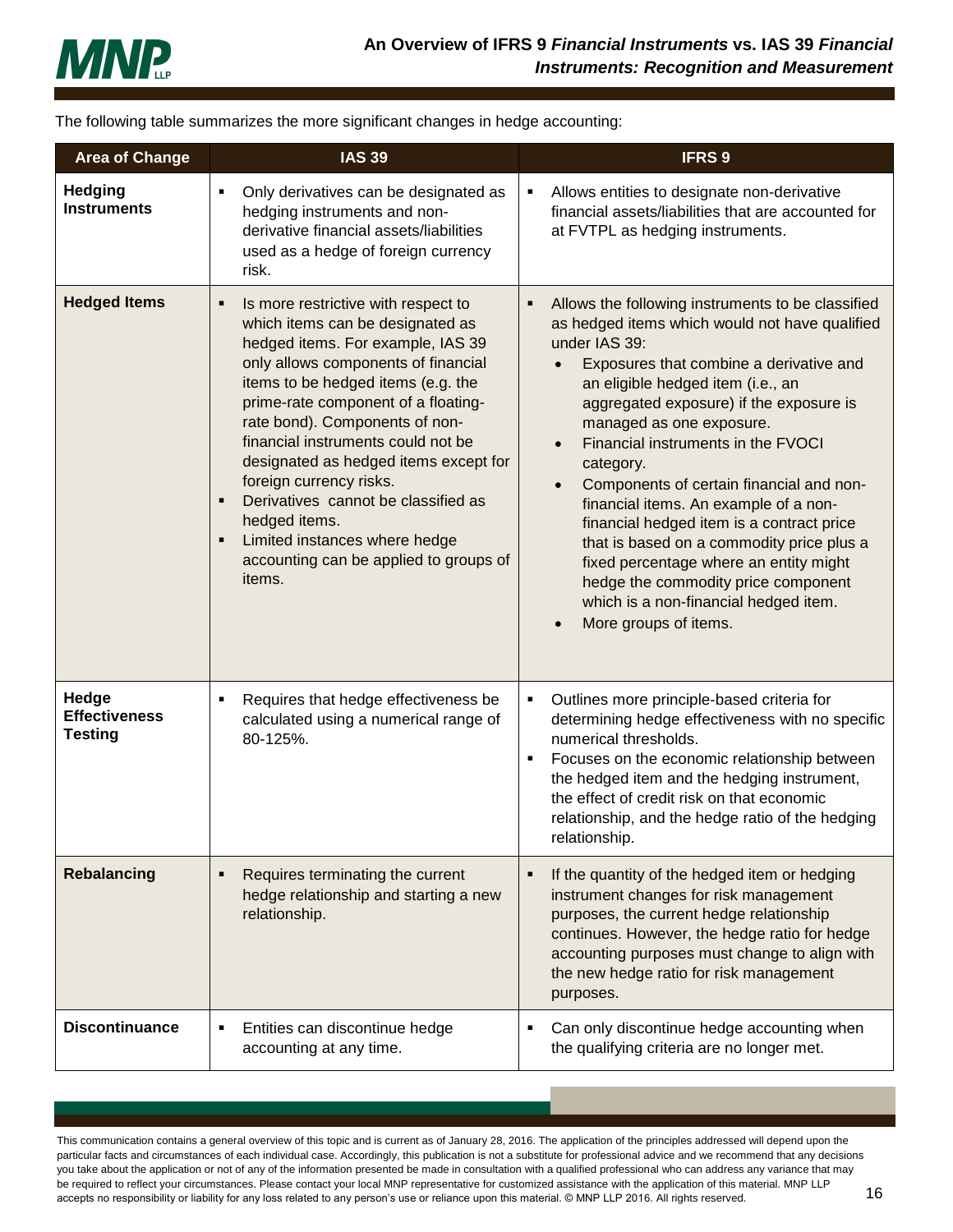

| <b>Area of Change</b>                                                                                                                                                      | <b>IAS 39</b>                                                                                                                                                                                                                                                                                                                                               | <b>IFRS 9</b>                                                                                                                                                                                |
|----------------------------------------------------------------------------------------------------------------------------------------------------------------------------|-------------------------------------------------------------------------------------------------------------------------------------------------------------------------------------------------------------------------------------------------------------------------------------------------------------------------------------------------------------|----------------------------------------------------------------------------------------------------------------------------------------------------------------------------------------------|
| <b>Accounting for</b><br><b>Time Value of</b><br><b>Options, Forward</b><br>Element of<br><b>Forward Contract</b><br>and Foreign<br><b>Currency Basis</b><br><b>Spread</b> | May cause volatility in profit or loss<br>because to achieve effectiveness only<br>the spot element of a forward contract<br>or intrinsic value of options are<br>designated as the hedging instrument.<br>Furthermore, the foreign exchange<br>spread is treated as part of hedge<br>ineffectiveness which can also cause<br>volatility in profit or loss. | Entities have an option to amortize over the<br>٠<br>term, like a transaction cost.                                                                                                          |
| <b>Management of</b><br><b>Credit Risk</b><br><b>Through Credit</b><br><b>Derivatives</b>                                                                                  | No specific provisions.                                                                                                                                                                                                                                                                                                                                     | Can designate a financial instrument with credit<br>٠<br>risk exposure as measured at FVTPL if certain<br>criteria are met and entity uses a credit<br>derivative to manage the credit risk. |

## <span id="page-17-0"></span>**Transition**

IFRS 9 is effective for annual periods beginning on or after January 1, 2018. Earlier application is permitted.

From February 2015, entities newly applying IFRS 9 will need to apply the version published in July 2014. This means that entities will need to apply the classification and measurement, impairment and hedge accounting requirements (i.e., can no longer apply only portions of the standard).

The "own credit risk" requirements (refer to *Changes in Fair Value Attributable to a Change in an Entity's Own Credit Risk* section above) may be applied in isolation without adopting any of the other requirements of IFRS 9. Entities electing to do so are required to disclose that fact and provide on an ongoing basis the related disclosures in IFRS 7 for financial liabilities designated at FVTPL.

# <span id="page-17-1"></span>**Further Resources**

### *External Resources*

- **IFRS 9 can be found in Part I of the CPA Canada Handbook.**
- More information about IFRS 9 and background to the updates can be found in the [press release](http://www.ifrs.org/Alerts/PressRelease/Pages/IASB-completes-reform-of-financial-instruments-accounting-July-2014.aspx) for the standard.
- **The IASB's [Project Summary](http://www.ifrs.org/Current-Projects/IASB-Projects/Financial-Instruments-A-Replacement-of-IAS-39-Financial-Instruments-Recognitio/Documents/IFRS-9-Project-Summary-July-2014.pdf) providing an overview of the standard.**

### *Other MNP Technical Guidance*

- IFRS 9 *Financial Instruments* Snapshot
- An Overview of the New Financial Asset Classification and Measurement Requirements of IFRS 9 *Financial Instruments*
- An Overview of the Impairment Requirements of IFRS 9 *Financial Instruments (coming soon)*
- An Overview of the Transition Requirements of IFRS 9 *Financial Instruments (coming soon)*